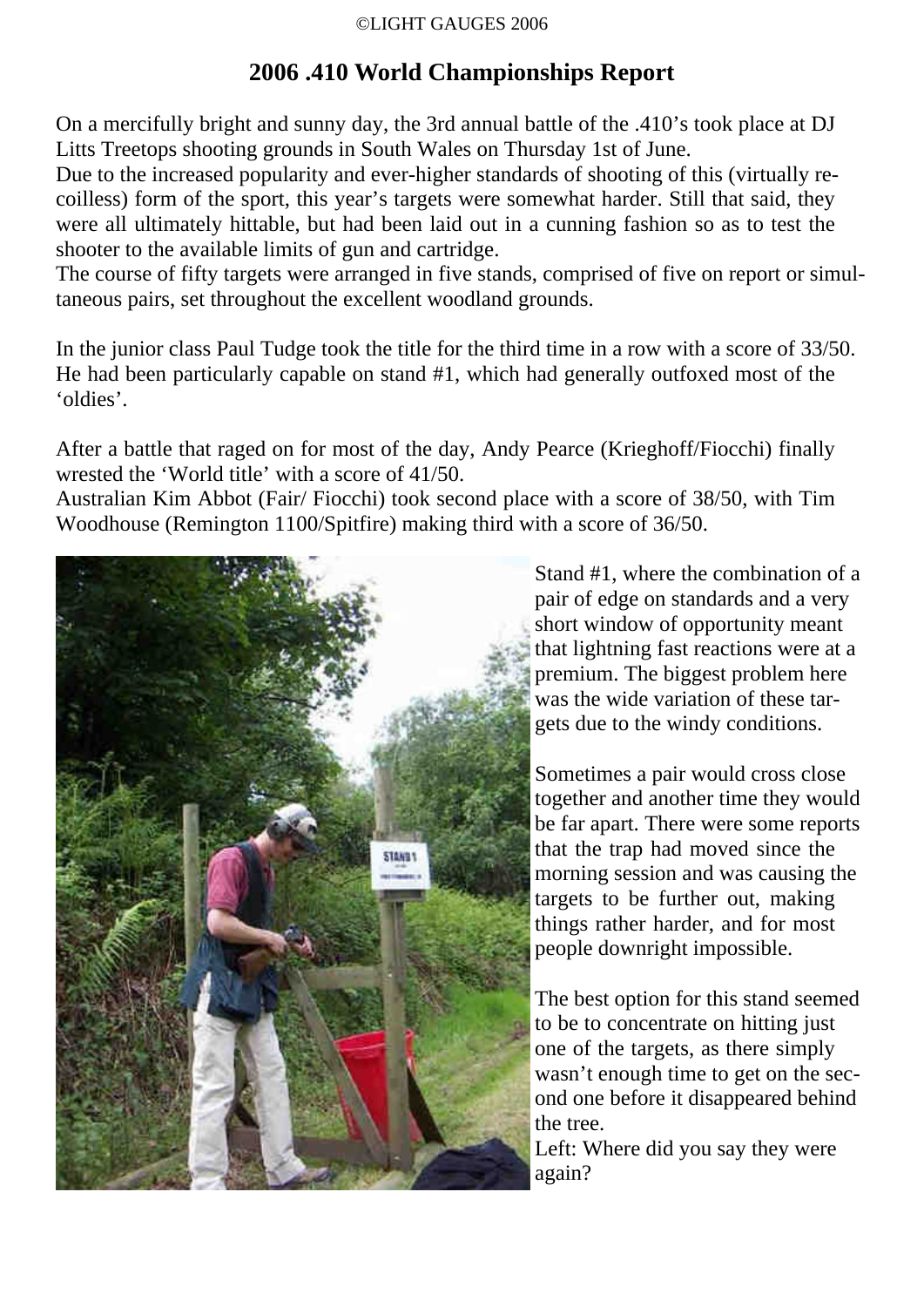

Stand #2 also had its moments with the fast low looper, this caused consternation among many shooters, as It was travelling rather faster than it appeared with virtually all misses being either behind or above and behind.

Although loopers aren't everyone's cup of tea, it has to be said that this was a very well laid out stand, provided that the target's trajectory was read properly, it was eminently hittable.

It started out at low left, traversed the shooter just in front of the tree line at about 10 feet from the ground, and then curled back down out of shot to the right.

The on report incomer from deep

left to just in front of the shooter's right side was almost on the end of your barrels, so proved rather easier to hit unless there was a momentary lapse of concentration.

Picture top and above: stand #2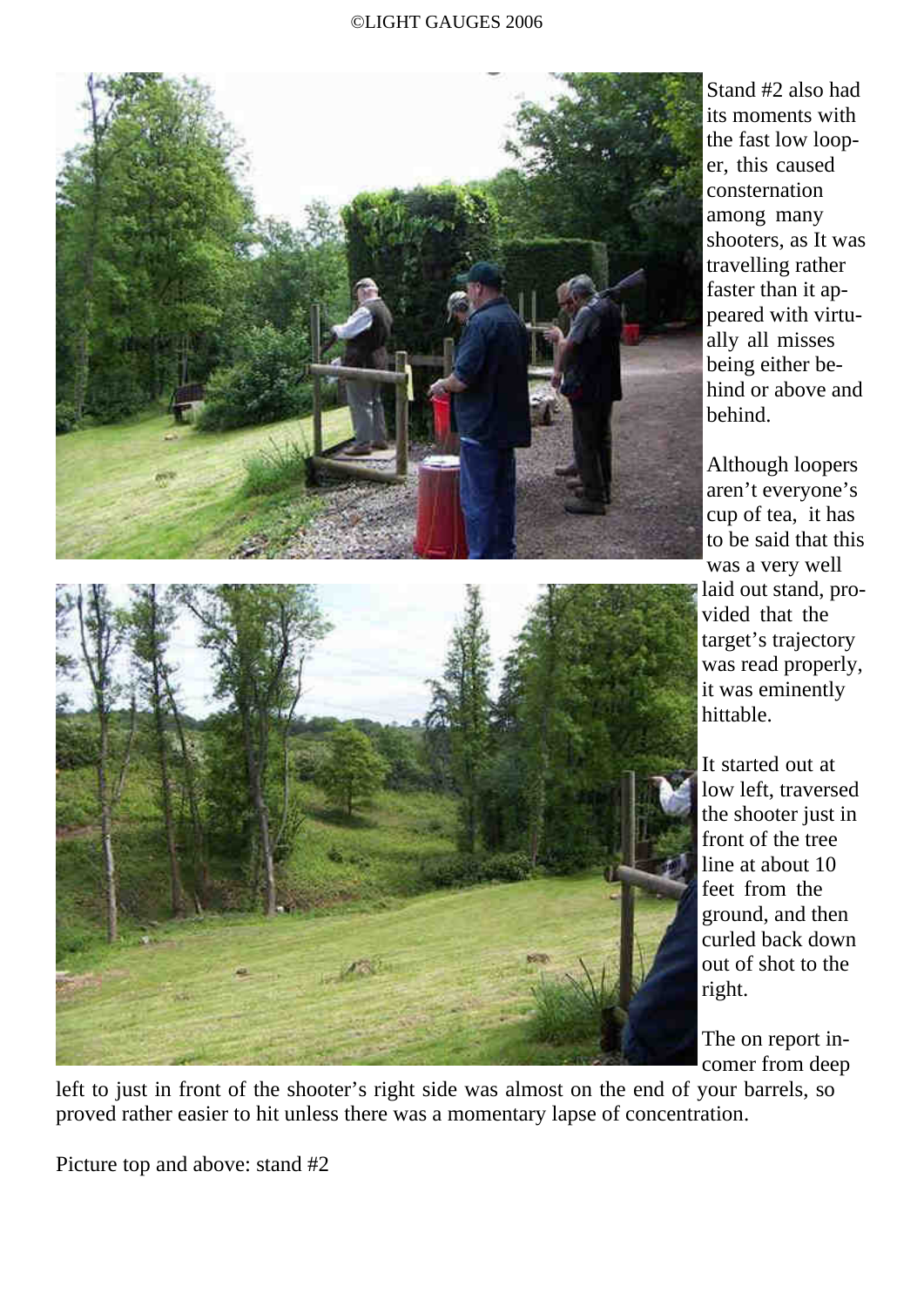

Stand #3's long incoming dropping target also proved to be the undoing of many a card, with the on report rabbit occasionally displaying intermittent fits of acrobatic prowess, making things rather more interesting.

The incomer was first dropping sharply through the gap in the trees to the left of the wide view picture. This proved to be another tricky target that had a very deceptive flight path, being misread by a lot of people, if missed it landed virtually right on the start of the rabbit track, which was rather disconcerting to say the least.

The rabbit was bizarrely intermittent as every few shots it would catch a part of the rug on its run and jump up

virtually vertically, presenting the shooter with a very unusual but fun target to shoot.

Stand #4 was perhaps rather more manageable than most with the simo fast going away and distant crosser at least allowing more time to connect.

The first target shot away from the shooters left side as a fairly straightforward standard target drifting slightly to the left. The second left to right target was of medium pace and left plenty of time to connect after tackling the first one.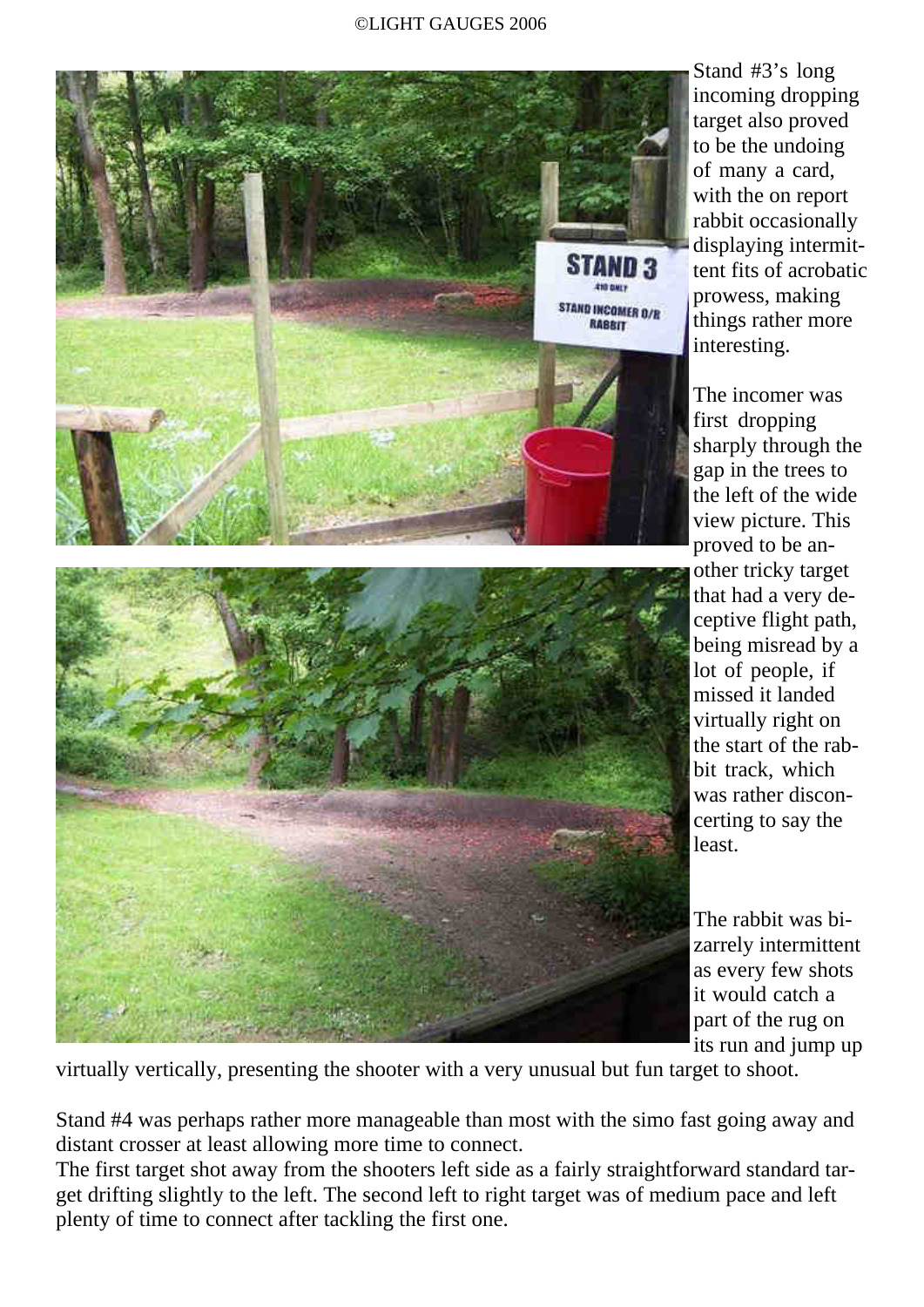



Stand #5, comprised of a high speed midi planning down from behind and to the right, followed by an on report medium crosser going from left to right. The midi was a tricky customer as it was fast but also diving at a relatively steep occluded angle. It needed fairly fast shooting to catch it before it managed to get out of shot, disappearing through the gap in the tress at the top left of the picture The

right to left crosser was of medium pace and fairly straightforward.

Top: main shot of stand 5: looking for empty shells. Below: Andy Pearce and his Krieghoff/Fiocchi combination on their way to victory.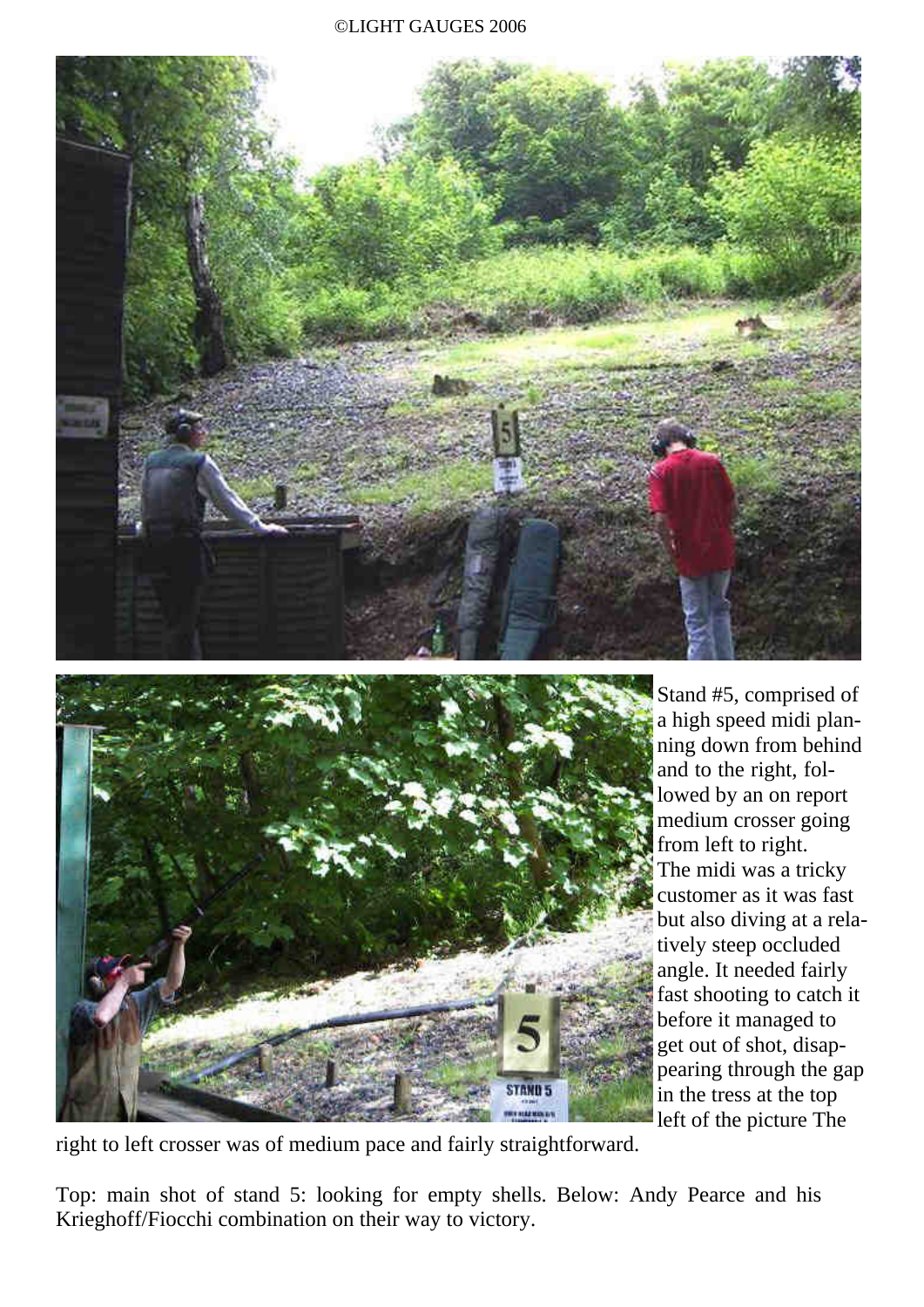

Left:

TW trying out Ron Goodge's Charles Lancaster converted S/S hammer .380 rook rifle.

Below Left: The man himself! Ron Goodge with his magnificent Charles Lancaster .410 double neé .380 rook rifle, 125 years young and made in 1881. (There will be a full investigation of the shooting potential of this gun and available ammunition in due course).

Ron's description:

'Originally made as a .380 rifle in 1881 for a Mr Barclay, it's a rotary under lever non- ejector with back action locks and rebounding hammers. The strikers are floating and the lower rims of the extractors are notched to avoid the strikers binding. Barrel length is the original



27 inches, steel with a plain rib bearing mounting blocks for a telescopic sight. The sights comprise a three leaf folding rear sight with fine platinum lining and engraved 50,100 and 150, and the foresight is a slim blade with a white metal bead. The left barrels is engraved: CHARLES LANCASTER 151 NEW BOND STREET LONDON and in the corresponding place on the right barrel are the words PATENTED SMOOTH BORE RIFLE.

Both undecorated lock plates bear the words CHARLES LANCASTER LONDON. The serial number is 05031 and this can be found on both barrels, fore end wood and iron, inside of the locks, trigger guard and on the long leg of the extractor. I suppose it shows how many people may have worked on the item before all correctly numbered pieces came together as a whole. The fore end is fixed to the loop on the barrels with a side nail, the butt has a plain steel plate and there is a nicely cast steel pistol grip cap. The broad trigger guard strap

is nicely chequered and runs down the pistol grip to finish flush with the grip cap. It has a very attractive 'tiger stripe' walnut stock with carved cheek piece and steel sling eyes, one permanently brazed to the lower rib the second close behind the pistol grip. The original proof marks show pre 1904 London stamps and in 1950 the gun was bored out to .410 chambered for the 2.5 inch shell in Birmingham.'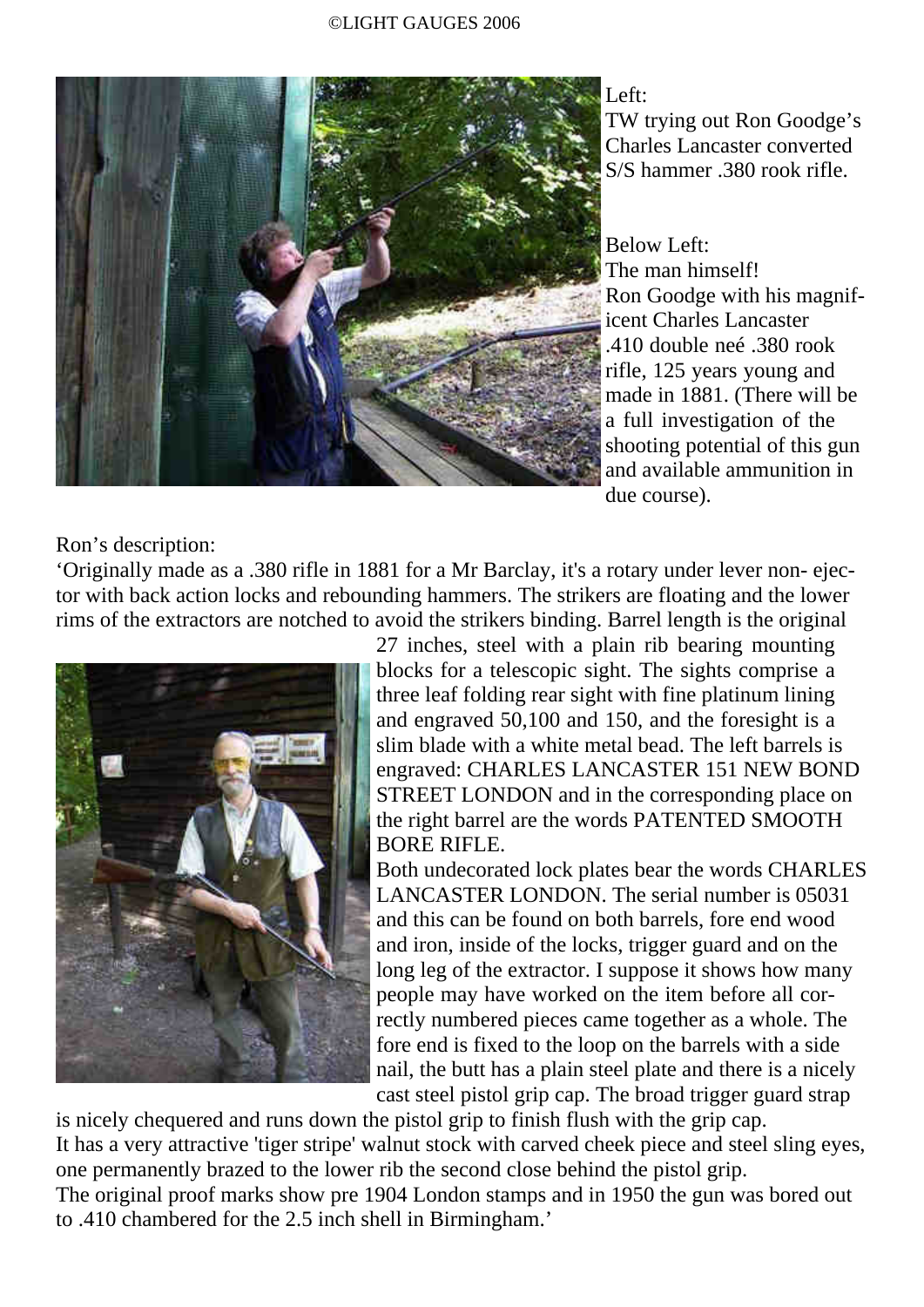

That intrepid ambassador of the .410 Remington 1100 Michael Carr, (with the gun) getting to grips with the 12 gauge layout with, of course, one of his Remington 1100 .410's. As ever, never one to baulk at a challenge, the breaks that he achieved on some of the longer targets were quite remarkable; using Michael's sworn combination of Modified choke and Fiocchi 11/16oz  $7.5$ 's.

There were a good smattering of 1100's this year, indeed it seemed to be the most popular gun at the shoot. My choice of gun and ammo for this year was the 1100 Special Sporting using the Skeet choke and SPITFIRE test loads with 3/4oz of 2.3mm UK 7.5 (US#8) containing 3% antimony. The plan was to get away from overly tight patterns with 5-6% antimony (Magnum) shot.